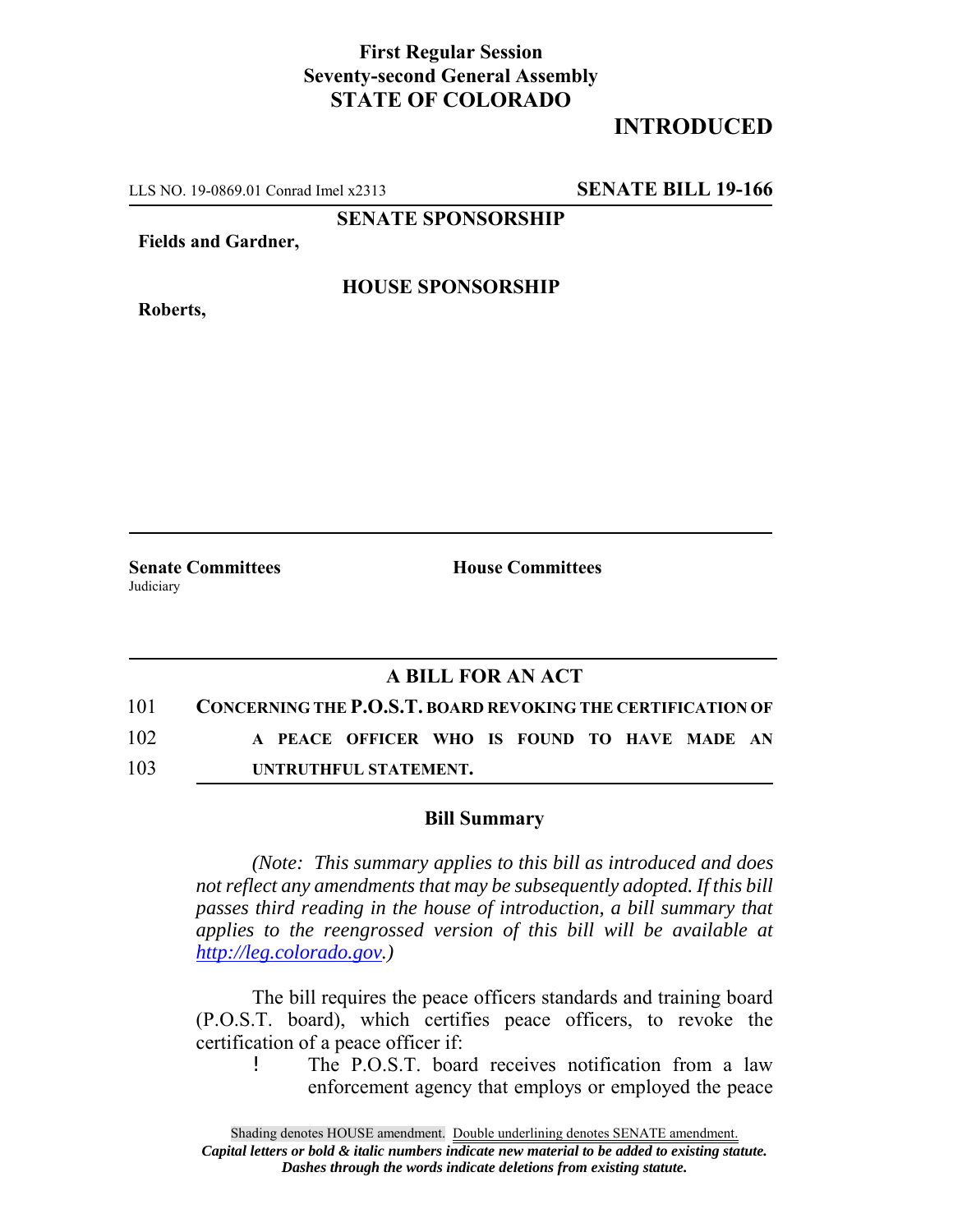officer that the peace officer knowingly made an untruthful statement concerning a material fact or omitted a material fact on an official criminal justice record, while testifying under oath, or during an internal affairs investigation or comparable administrative investigation; and

! The law enforcement agency certifies that it completed an administrative process defined by a published policy of the law enforcement agency and through that process, the law enforcement agency determined by a clear and convincing standard of the evidence that the officer knowingly made an untruthful statement concerning a material fact or knowingly omitted a material fact on an official criminal justice record, while testifying under oath, or during an internal affairs investigation or comparable administrative investigation.

The bill allows a person whose P.O.S.T. certification is revoked to appeal the revocation in accordance with rules of the P.O.S.T. board.

1 *Be it enacted by the General Assembly of the State of Colorado:*

2 **SECTION 1.** In Colorado Revised Statutes, 24-31-305, **add** (2.5)

- 3 as follows:
- 

## 4 **24-31-305. Certification - issuance - renewal - revocation.**

 (2.5) (a) NOTWITHSTANDING THE PROVISIONS OF SUBSECTION (2) OF THIS SECTION, THE P.O.S.T. BOARD SHALL REVOKE A CERTIFICATION ISSUED TO A PERSON PURSUANT TO SUBSECTION (1) OR (1.3) OF THIS SECTION OR **SECTION 24-31-308 IF:** 

 (I) THE LAW ENFORCEMENT AGENCY THAT EMPLOYS OR EMPLOYED THE CERTIFICATE HOLDER NOTIFIES THE P.O.S.T. BOARD THAT, ON OR 11 AFTER THE EFFECTIVE DATE OF THIS SUBSECTION (2.5), THE CERTIFICATE HOLDER KNOWINGLY MADE AN UNTRUTHFUL STATEMENT CONCERNING A MATERIAL FACT OR KNOWINGLY OMITTED A MATERIAL FACT ON AN OFFICIAL CRIMINAL JUSTICE RECORD, WHILE TESTIFYING UNDER OATH, OR DURING AN INTERNAL AFFAIRS INVESTIGATION OR COMPARABLE ADMINISTRATIVE INVESTIGATION; AND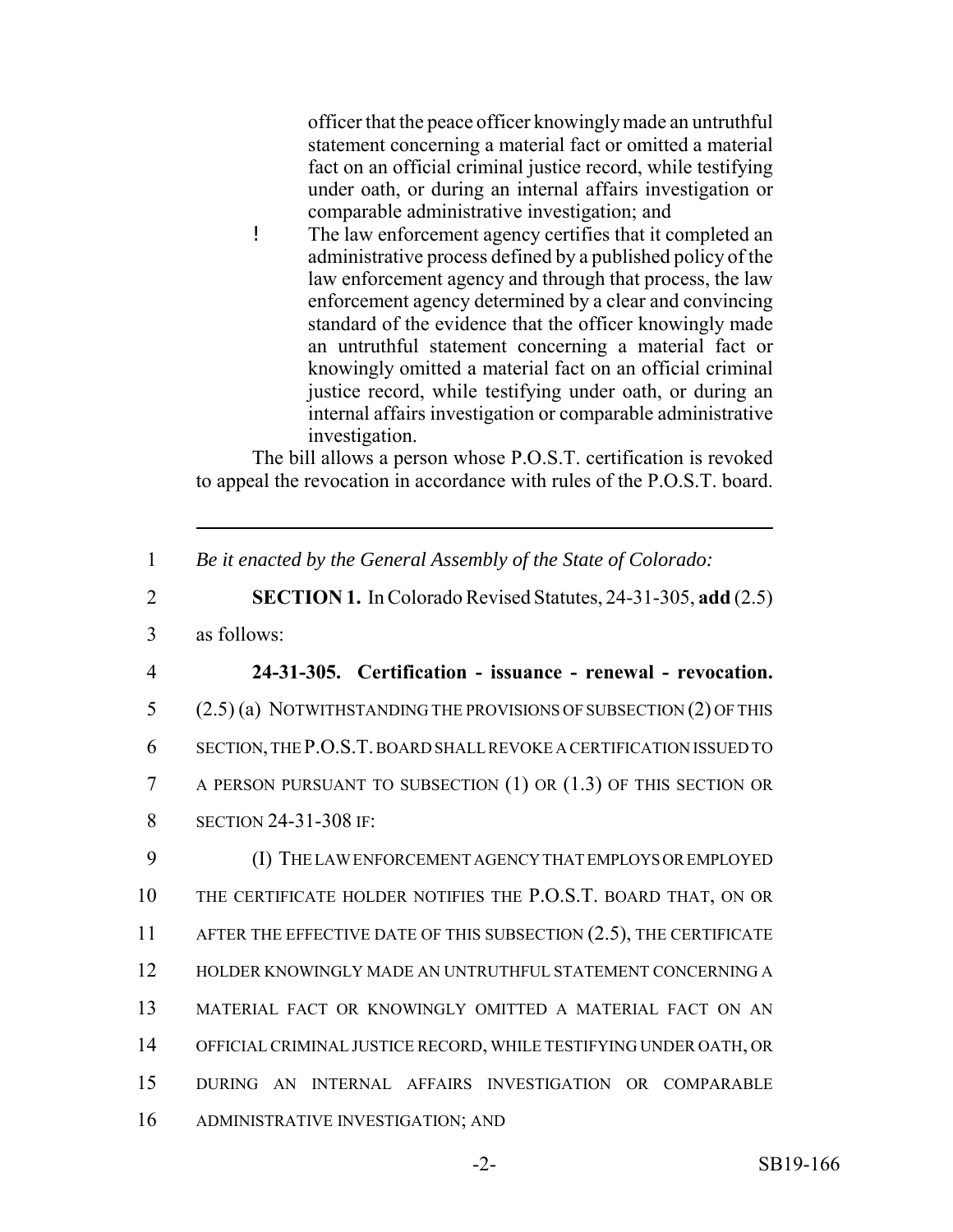(II) THE LAW ENFORCEMENT AGENCY CERTIFIES THAT:

 (A) IT COMPLETED AN ADMINISTRATIVE PROCESS DEFINED BY A PUBLISHED POLICY OF THE LAW ENFORCEMENT AGENCY, WHICH POLICY WAS IN EFFECT AT THE TIME THAT THE ALLEGED UNTRUTHFUL STATEMENT CONCERNING A MATERIAL FACT OR KNOWING OMISSION OF MATERIAL FACT OCCURRED; AND

 (B) THROUGH THAT PROCESS, THE LAW ENFORCEMENT AGENCY DETERMINED BY A CLEAR AND CONVINCING STANDARD OF THE EVIDENCE 9 THAT, ON OR AFTER THE EFFECTIVE DATE OF THIS SUBSECTION (2.5), THE CERTIFICATE HOLDER KNOWINGLY MADE AN UNTRUTHFUL STATEMENT CONCERNING A MATERIAL FACT OR KNOWINGLY OMITTED A MATERIAL FACT ON AN OFFICIAL CRIMINAL JUSTICE RECORD, WHILE TESTIFYING UNDER OATH, OR DURING AN INTERNAL AFFAIRS INVESTIGATION OR COMPARABLE ADMINISTRATIVE INVESTIGATION.

 (b) A LAW ENFORCEMENT AGENCY THAT MAKES A DETERMINATION DESCRIBED IN SUBSECTION (2.5)(a)(II) OF THIS SECTION SHALL REPORT 17 SUCH FACT TO THE P.O.S.T. BOARD ON A FORM THAT IS PRESCRIBED BY THE P.O.S.T. BOARD.

 (c) IF A CERTIFICATE HOLDER WHO IS THE SUBJECT OF AN 20 INVESTIGATION DESCRIBED IN SUBSECTION  $(2.5)(a)(II)$  OF THIS SECTION RESIGNS OR REFUSES TO COOPERATE IN THE INVESTIGATION, THE INVESTIGATING LAW ENFORCEMENT AGENCY SHALL COMPLETE THE INVESTIGATION WITH OR WITHOUT THE SUBJECT'S PARTICIPATION. IF THE RESULTS OF THE INVESTIGATION DEMONSTRATE BY A CLEAR AND CONVINCING STANDARD OF THE EVIDENCE THAT, ON OR AFTER THE EFFECTIVE DATE OF THIS SUBSECTION (2.5), THE CERTIFICATE HOLDER KNOWINGLY MADE AN UNTRUTHFUL STATEMENT CONCERNING A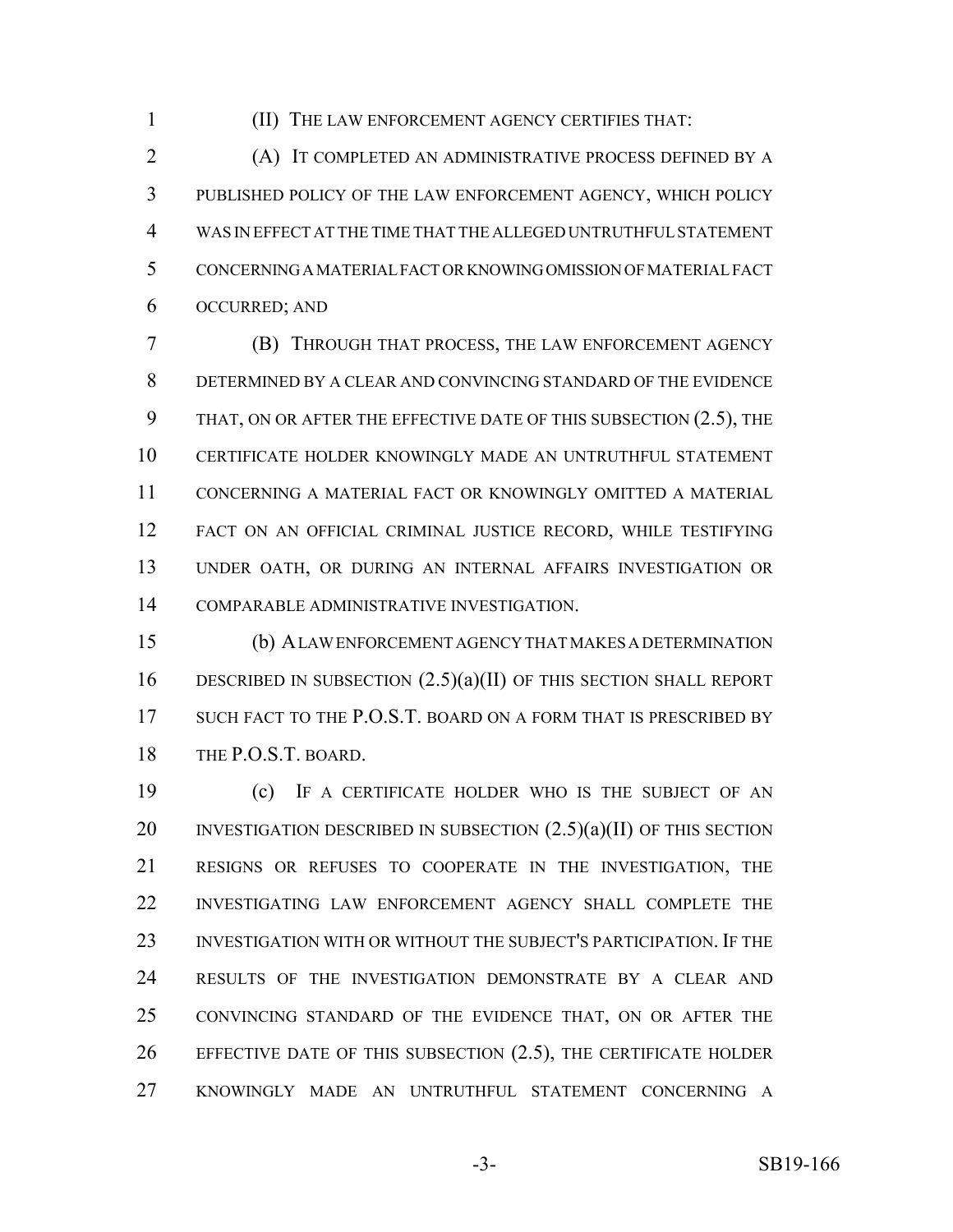MATERIAL FACT OR KNOWINGLY OMITTED A MATERIAL FACT ON AN OFFICIAL CRIMINAL JUSTICE RECORD, WHILE TESTIFYING UNDER OATH, OR DURING AN INTERNAL AFFAIRS INVESTIGATION OR COMPARABLE ADMINISTRATIVE INVESTIGATION, THE LAW ENFORCEMENT AGENCY SHALL NOTIFY THE P.O.S.T. BOARD AND REQUEST REVOCATION OF THE CERTIFICATE HOLDER'S CERTIFICATION ON A FORM PRESCRIBED BY THE P.O.S.T. BOARD.

8 (d) A CERTIFICATE HOLDER WHOSE P.O.S.T. CERTIFICATION IS REVOKED PURSUANT TO THIS SUBSECTION (2.5) MAY APPEAL THE REVOCATION IN ACCORDANCE WITH RULES OF THE P.O.S.T. BOARD.

 (e) THE RECORDS OF ANY LAW ENFORCEMENT AGENCY THAT ARE SUBMITTED FOR REVIEW BY THE P.O.S.T. BOARD FOR THE PURPOSES OF 13 THIS SUBSECTION (2.5) REMAIN THE PROPERTY OF THE REPORTING LAW ENFORCEMENT AGENCY AND ARE NOT SUBJECT TO PUBLIC RELEASE BY THE P.O.S.T. BOARD.

 (f) IF A CERTIFICATE HOLDER'S CERTIFICATE IS REVOKED PURSUANT TO THIS SECTION AND A COURT OF RECORD SUBSEQUENTLY REVERSES OR VACATES THE FINDING THAT, ON OR AFTER THE EFFECTIVE 19 DATE OF THIS SUBSECTION (2.5), THE CERTIFICATE HOLDER KNOWINGLY MADE AN UNTRUTHFUL STATEMENT CONCERNING A MATERIAL FACT OR KNOWINGLY OMITTED A MATERIAL FACT ON AN OFFICIAL CRIMINAL 22 JUSTICE RECORD, WHILE TESTIFYING UNDER OATH, OR DURING AN INTERNAL AFFAIRS INVESTIGATION OR COMPARABLE ADMINISTRATIVE INVESTIGATION, THE CERTIFICATE HOLDER MAY REQUEST REINSTATEMENT OF HIS OR HER CERTIFICATE BY PROVIDING DOCUMENTATION OF THE 26 COURT'S RULING TO THE P.O.S.T. BOARD WITHIN FORTY-FIVE DAYS AFTER THE COURT'S RULING.